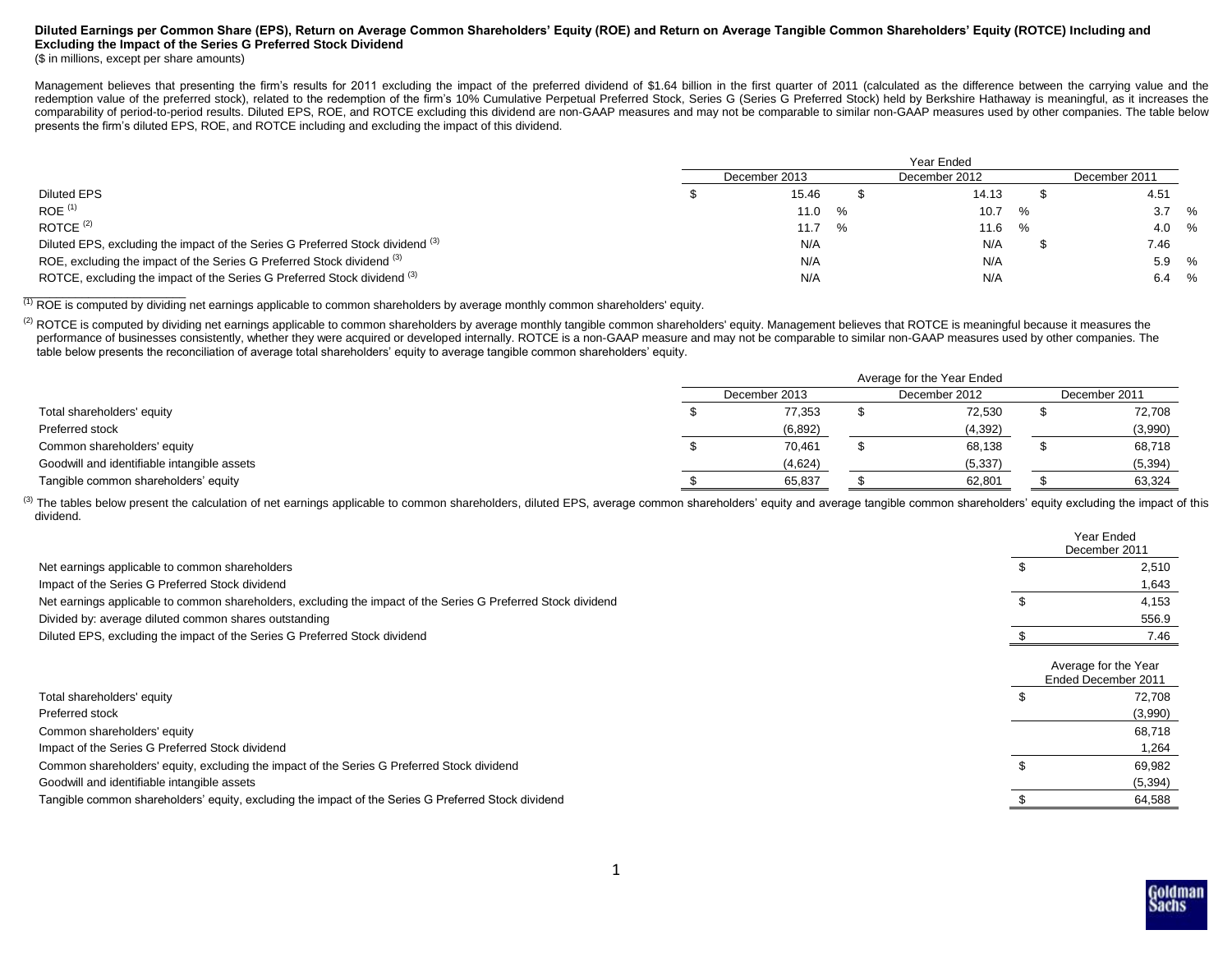# **Net Revenues in Fixed Income, Currency, and Commodities Client Execution Excluding the Impact of Debt Valuation Adjustments (DVA)** (\$ in millions)

Management believes that presenting net revenues for FICC Client Execution excluding the impact of DVA is meaningful, as it increases the comparability of period-to-period results. Net revenues excluding the impact of DVA a non-GAAP measure and may not be comparable to similar non-GAAP measures used by other companies. The table below presents the calculation of FICC Client Execution's net revenues excluding the impact of DVA.

|                                                                      | Three Months Ended |               |  |                | Year Ended |               |  |               |  |
|----------------------------------------------------------------------|--------------------|---------------|--|----------------|------------|---------------|--|---------------|--|
|                                                                      |                    | December 2013 |  | September 2013 |            | December 2013 |  | December 2012 |  |
| <b>FICC Client Execution Net Revenues</b>                            |                    | .724          |  | 1,247          |            | 8,651         |  | 9,914         |  |
| Add back:                                                            |                    |               |  |                |            |               |  |               |  |
| Impact of FICC DVA                                                   |                    | 163           |  |                |            | 220           |  | 433           |  |
| FICC Client Execution Net Revenues, excluding the impact of FICC DVA |                    | 1,887         |  | .294           |            | 8,871         |  | 10,347        |  |

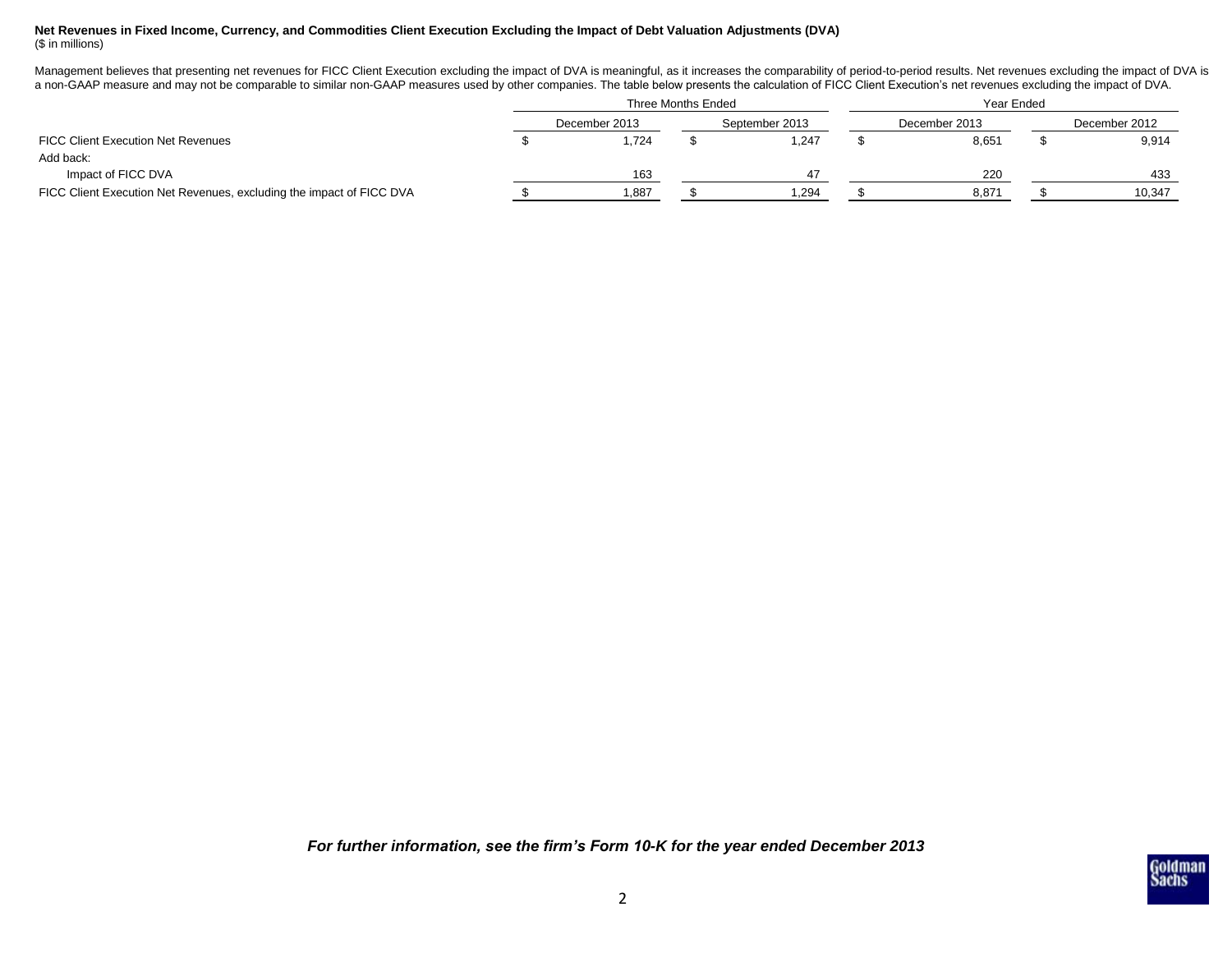## **Tangible Common Shareholders' Equity, Tangible Book Value Per Common Share, Basel I Tier 1 Common Ratio, and Selected Basel III Information**

(\$ in millions, except per share amounts)

The table below presents information on the firm's common shareholders' equity, book value per common share, Basel I Tier 1 common ratio, and selected Basel III information.

|                                                                  | December<br>2013 |    | September<br>2013 |   | June<br>2013  |      | March<br>2013 |   | December<br>2012 |   |
|------------------------------------------------------------------|------------------|----|-------------------|---|---------------|------|---------------|---|------------------|---|
| Common shareholders' equity                                      | \$<br>71,267     | \$ | 70,416            |   | \$<br>70,843  |      | \$<br>71,028  |   | \$<br>69,516     |   |
| Tangible common shareholders' equity (1)                         | 66,891           |    | 65,958            |   | 66,349        |      | 66,345        |   | 64,417           |   |
| Book value per common share (2)                                  | \$<br>152.48     | \$ | 153.58            |   | \$<br>151.21  |      | \$<br>148.41  |   | \$<br>144.67     |   |
| Tangible book value per common share (1)(2)                      | 143.11           |    | 143.86            |   | 141.62        |      | 138.62        |   | 134.06           |   |
| Basel I Risk-weighted assets (RWAs) <sup>(3)</sup>               | 433,226          | \$ | 436,730           |   | \$<br>457,461 |      | \$<br>480,080 |   | \$<br>399,928    |   |
| Basel I Tier 1 common ratio <sup>(4)</sup>                       | 14.6             | %  | 14.2              | % | 13.5          | $\%$ | 12.7          | % | 14.5             | % |
| Estimated Basel III Advanced RWAs <sup>(5)</sup>                 | 594,662          | \$ | 592,262           |   | \$<br>600,222 |      | N/A           |   | N/A              |   |
| Estimated Basel III Advanced Common Equity (CET1) <sup>(6)</sup> | 9.8              | %  | 9.8               | % | 9.3           | %    | N/A           |   | N/A              |   |
| Estimated Standardized Tier 1 common ratio <sup>(7)</sup>        | 9.2              | %  | 9.1               | % | N/A           |      | N/A           |   | N/A              |   |
| Estimated Tier 1 supplementary leverage ratio <sup>(8)</sup>     | Approximately 5  | %  | Approximately 5   | % | N/A           |      | N/A           |   | N/A              |   |

<sup>(1)</sup> Tangible common shareholders' equity equals total shareholders' equity less preferred stock, goodwill and identifiable intangible assets. Tangible book value per common share is computed by dividing tangible common shareholders' equity by common shares outstanding, including restricted stock units (RSUs) granted to employees with no future service requirements. Management believes that tangible common shareholders' equity and tangible book value per common share are meaningful because they are measures that the firm and investors use to assess capital adequacy. Tangible common shareholders' equity and tangible book value per common share are non-GAAP measures and may not be comparable to similar non-GAAP measures used by other companies. The table below presents the reconciliation of total shareholders' equity to tangible common shareholders' equity.

|                                                     | December<br>2013 | September<br>2013 | June<br>2013 | March<br>2013 | December<br>2012 |
|-----------------------------------------------------|------------------|-------------------|--------------|---------------|------------------|
| Total shareholders' equity                          | 78.467           | 77.616            | 78.043       | 77.228        | 75.716           |
| Deduct: Preferred stock                             | (7,200)          | (7,200)           | (7,200)      | (6,200)       | (6, 200)         |
| Common shareholders' equity                         | 71,267           | 70.416            | 70.843       | 71.028        | 69.516           |
| Deduct: Goodwill and identifiable intangible assets | (4,376)          | (4, 458)          | (4, 494)     | (4,683)       | (5,099)          |
| Tangible common shareholders' equity                | 66.891           | 65,958            | 66.349       | 66,345        | 64.417           |

<sup>(2)</sup> The table below presents common shares outstanding, including RSUs granted to employees with no future service requirements.

|                                                                | December<br>2013 | September<br>2013 | June<br>2013  | March<br>2013 | December<br>2012 |
|----------------------------------------------------------------|------------------|-------------------|---------------|---------------|------------------|
| Common shares outstanding, including RSUs granted to employees |                  |                   | (in millions) |               |                  |
| with no future service requirements                            | 467.4            | 458.5             | 468.5         | 478.6         | 480.5            |

(3) Basel I RWAs are computed in accordance with the Board of Governors of the Federal Reserve System's (Federal Reserve Board's) risk-based capital regulations which, as of December 2013, were based on the Basel I Capital Accord of the Basel Committee and also reflected the Federal Reserve Board's revised market risk regulatory capital requirements which became effective on January 1, 2013.

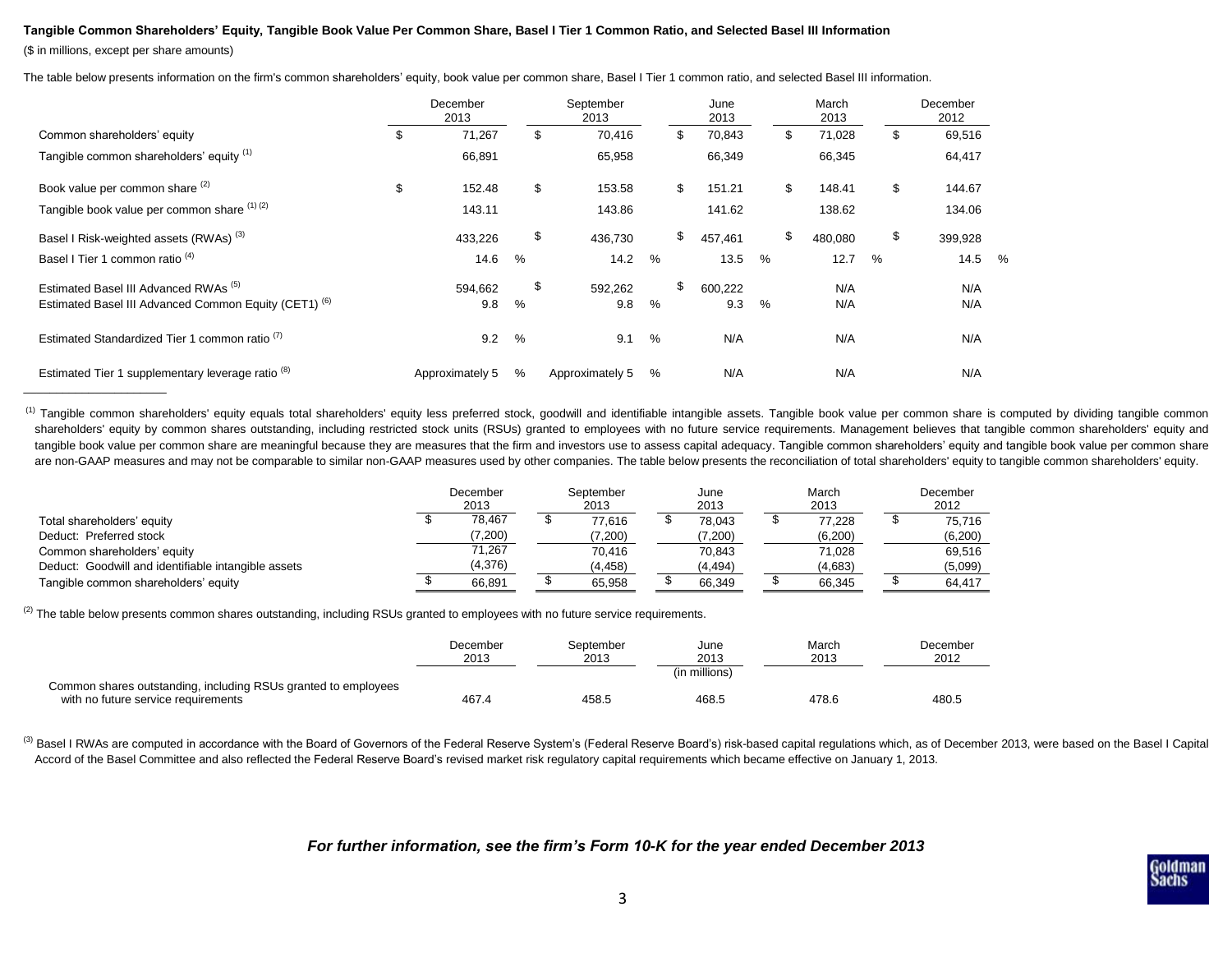### **Tangible Common Shareholders' Equity, Tangible Book Value Per Common Share, Basel I Tier 1 Common Ratio, and Selected Basel III Information, continued**

(\$ in millions, except per share amounts)

<sup>(4)</sup> The Basel I Tier 1 common ratio equals Basel I Tier 1 common capital divided by Basel I RWAs. Management believes that the Basel I Tier 1 common ratio is meaningful because it is one of the measures that the firm, it regulators and investors use to assess capital adequacy. The Basel I Tier 1 common ratio is a non-GAAP measure and may not be comparable to similar non-GAAP measures used by other companies. The table below presents the reconciliation of Basel I Tier 1 capital to Basel I Tier 1 common capital.

|                                                  | December<br>2013 | September<br>2013 | June<br>2013 | March<br>2013 | December<br>2012 |
|--------------------------------------------------|------------------|-------------------|--------------|---------------|------------------|
| Basel I Tier 1 capital                           | 72.471           | 71.051            | 71.141       | 69.371        | 66.977           |
| Deduct: Perpetual non-cumulative preferred stock | (7,200)          | (7,200)           | (7,200)      | (6,200)       | (6,200)          |
| Junior subordinated debt issued to trusts        | (2,063)          | (2,063)           | (2,063)      | (2,063)       | (2,750)          |
| Add:<br>Other adjustments                        | 40               | 39                | 25           | ົ             | 20               |
| Basel I Tier 1 common capital                    | 63.248           | 61.827            | 61.903       | 61.135        | 58,047           |

<sup>(5)</sup> Estimated Basel III Advanced RWAs are calculated in accordance with the U.S. federal bank regulatory agencies' revised risk-based capital and leverage ratio regulations establishing a new comprehensive capital framew U.S. banking organizations (Revised Capital Framework). These regulations are largely based on the Basel Committee's December 2010 final capital framework for strengthening international capital standards (Basel III) and also implement certain provisions of the Dodd-Frank Act.

<sup>(6)</sup> The estimated Basel III Advanced CET1 ratio on a fully phased-in basis equals estimated Basel III CET1 divided by estimated Basel III Advanced RWAs. Management believes that the estimated Basel III Advanced CET1 rati is meaningful because it is one of the measures that the firm, its regulators and investors use to assess capital adequacy. The estimated Basel III Advanced CET1 ratio is a non-GAAP measure as of December 2013 and may not be comparable to similar non-GAAP measures used by other companies (as of that date). It will become a formal regulatory measure for the firm on April 1, 2014. The tables below present the reconciliation of common shareholders' equity to the estimated Basel III Advanced CET1 on a fully phased-in basis.

|                                                                                 | December<br>2013 |
|---------------------------------------------------------------------------------|------------------|
| Common shareholders' equity                                                     | \$<br>71,267     |
| Deduct: Goodwill                                                                | (3,705)          |
| Identifiable intangible assets                                                  | (671)            |
| Deferred tax liabilities<br>Add:                                                | 908              |
| Goodwill and identifiable intangible assets, net of deferred tax liabilities    | (3, 468)         |
| Deduct: Deductions for investments in nonconsolidated financial<br>institutions | (9,091)          |
| Other adjustments                                                               | (489)            |
| Basel III CET1                                                                  | 58.219           |

|                                                                                 | September<br>2013 |   | June<br>2013 |
|---------------------------------------------------------------------------------|-------------------|---|--------------|
| Common shareholders' equity                                                     | \$<br>70.416      | S | 70.843       |
| Deduct: Goodwill                                                                | (3,702)           |   | (3,699)      |
| Identifiable intangible assets                                                  | (756)             |   | (795)        |
| Deduct: Deductions for investments in nonconsolidated financial<br>institutions | (8,064)           |   | (9,872)      |
| Other adjustments, net                                                          | 148               |   | (680)        |
| Basel III CET1                                                                  | 58.042            |   | 55.797       |

(7) The estimated Standardized Tier 1 common ratio equals estimated Basel III CET1 divided by estimated RWAs under the standardized RWAs under the standardized approach were approximately \$630 billion as of December 2013. Management believes that the estimated Tier 1 common ratio under the standardized approach is meaningful because it is one of the measures that the firm, its regulators and investors use to assess capital adequacy. The estimated Tier 1 common ratio under the standardized approach is a non-GAAP measure and may not be comparable to similar non-GAAP measures used by other companies and is a forwardlooking statement based on the firm's current interpretation, expectations and understanding of the Revised Capital Framework.